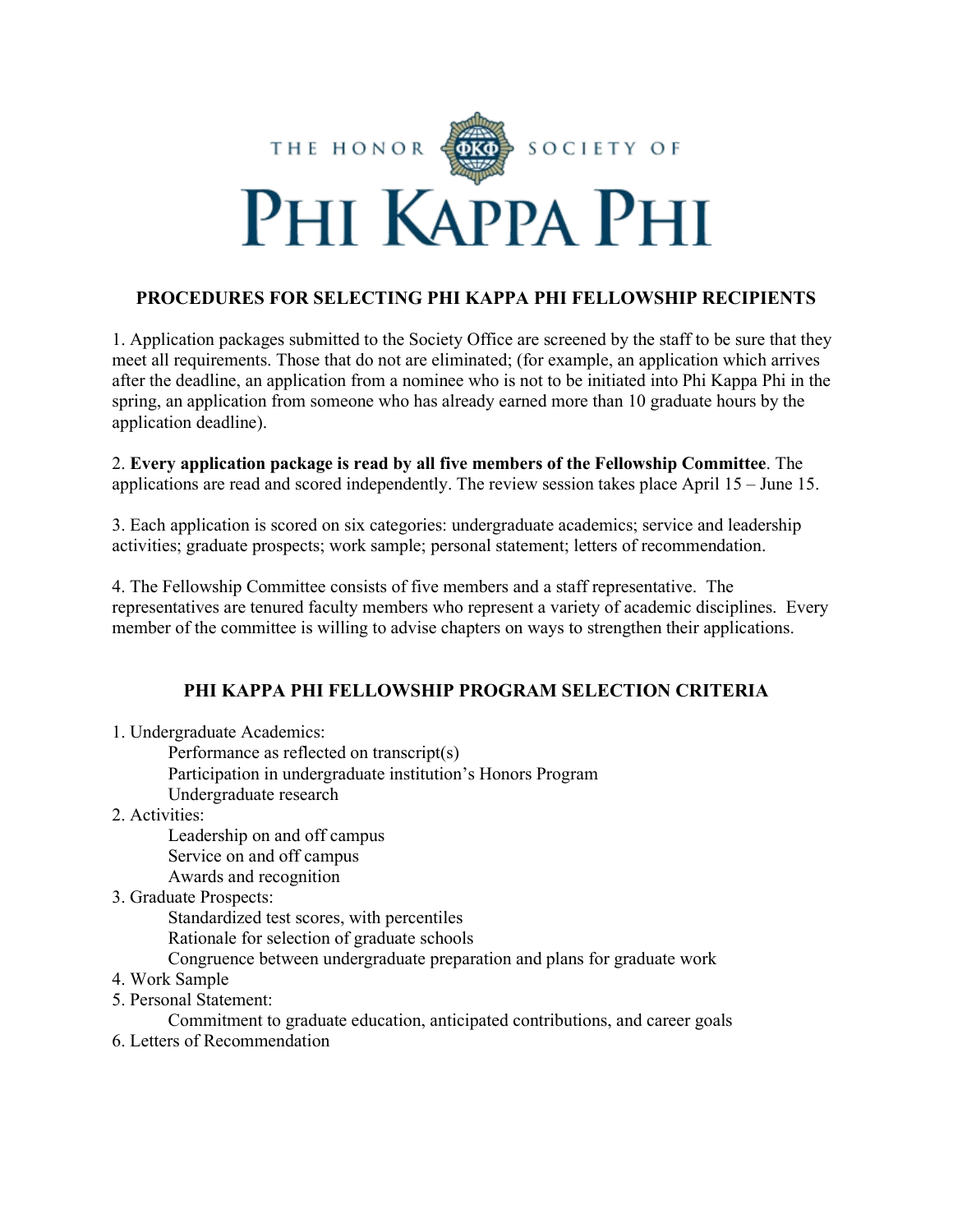### **THOUGHTS ABOUT LETTERS OF RECOMMENDATION Advice to Students**

### *Courtesy*

1. Always ask your professors if they are willing to write for you.

2. Make sure that you give your referees ample time to write your letters.

### *Some general tips regarding selecting referees*

1. Always select professors who know your work well. No matter how much you like your current professor, if the semester is only three weeks old and this is the first course you have taken with him/her, that professor will not know enough to write you a helpful letter.

2. Make sure that you select professors whose work with you is relevant to the program, fellowship, or grant to which you are applying.

3. In applying for fellowships, for graduate school, or professional school, make sure that you include your research director and/or your honors thesis director. If you have worked with several – say, on a summer undergraduate research program at UCLA and on a chemistry project at your home institution, ask both of your research directors to write on your behalf.

4. It is good to have one letter from someone outside your major. However, if you have one letter from your research director/co-author of research at your home institution and another from the director of a hospital lab where you worked part-time and also did enough work to be listed among the authors of a paper on the results, don't worry if they are both biologists.

5. Select one professor or research director who knows something about you as a person – your activities on campus, your volunteer work in the community, etc.

## *What you need to do to help those writing on your behalf*

1. Always define your request in writing: e.g., "I am applying for a national Phi Kappa Phi Graduate Fellowship." You might attach a copy of the fellowship brochure if your professor is unfamiliar with this program. Include the deadline by which the letter must be received, the address to which it is to be sent, and, of course, the form on which it is to be written. Be sure to include your name, the course(s) you have taken with this professor, and the dates of those courses (semester and year).

2. Make sure that you ask the professor for his/her precise title: e.g., Assistant Professor of German, Professor of English. Most application forms ask for the name and position of each of your referees. You are usually the one who enters this information on the application form.

3. Leave a copy of your resume with your request. This should include a list of your activities on and off campus.

4. Be sure you are available to answer any questions your referee may have.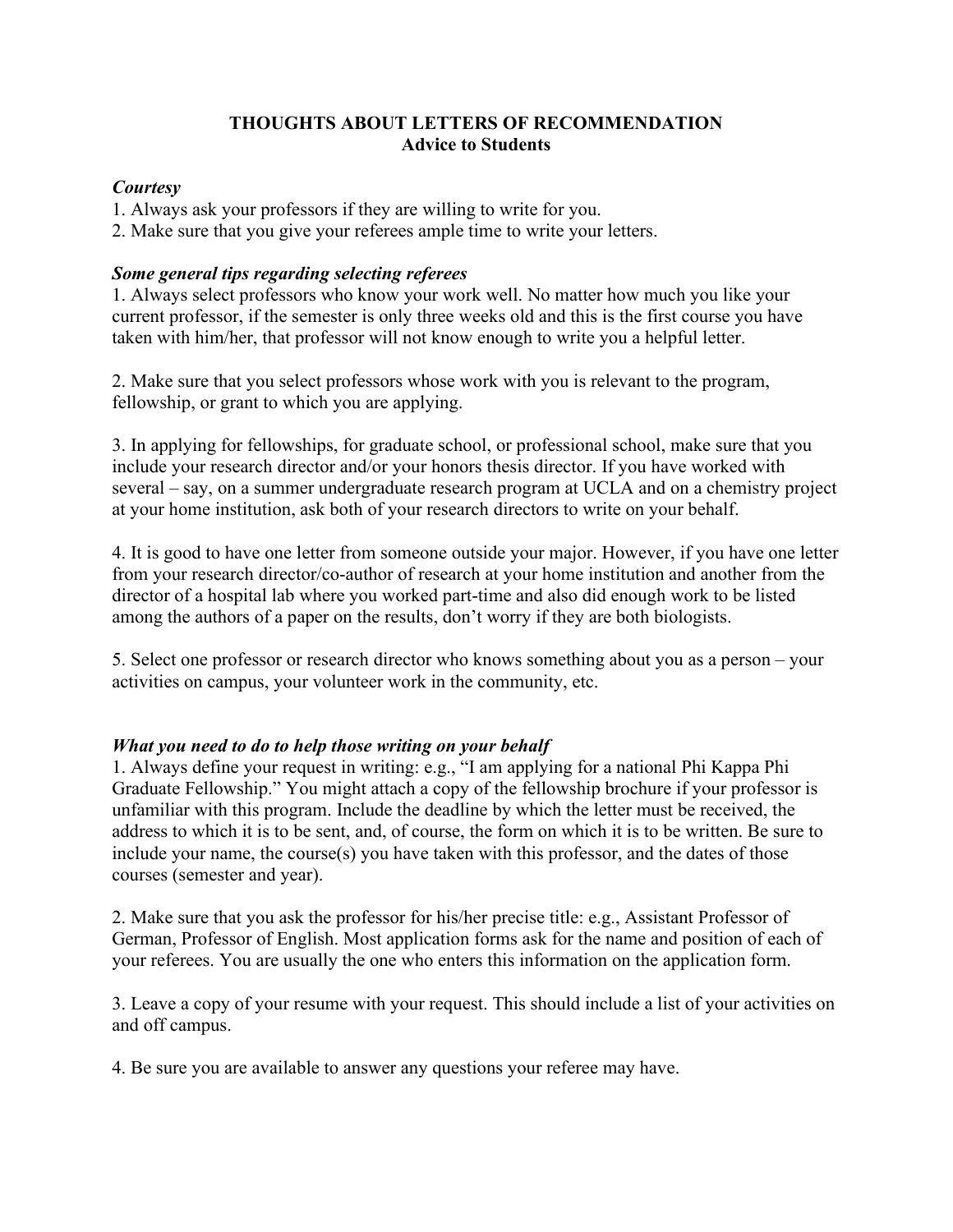#### **TIPS REGARDING LETTERS OF RECOMMENDATION Advice for Authors**

1. First, writers of recommendations for the Phi Kappa Phi fellowships should remember that **this is a national competition**. The applicant is competing with some of the best students in the nation, each of whom is "the best student in my class."

2. Letters of recommendation **need to be specific**, and they should **not merely recount** what is on the student's resume. See your job as completing the picture of this student.

3. Letters should **stay within the recommended length**; evaluators are uncomfortable with letters which exceed the length, because such letters appear to give students an unfair advantage. Similarly, extremely short letters do not give enough information about the applicant.

4. Letters should **address the specific purpose of the student's application**. Letters recommending the fellowship applicant for membership in Phi Kappa Phi or for support in graduate school or for admission to, say, a graduate program in engineering are inappropriate. Often faculty members reshape a previously written letter, and that is appropriate. It is the unrevised letter which is often problematic. The applicant is well-advised to leave a written statement of purpose with each referee. Chapters may want to write a memo to referees making suggestions about letters.

5. Letters should be **written to the audience: a committee of educated people, but people who are not necessarily specialists in the applicant's field.** This means that the some of information often needed in letters for graduate school applicants (e.g., this student has studied the history of literary theory from a deconstructionist perspective) may need to be revised or omitted altogether. It is appropriate to define the level of work a student has done, but that discussion probably should not be as technical as it might be to an audience of people in one's field.

6. **In this competition, both academic excellence and service-leadership activities are important.** Letters should address both kinds of activity. It is also important for the referee to supply other sorts of information which the application may not solicit directly; for example, a non-traditional student may not be active on campus, but may work 35 hours a week, manage a household of spouse and three children, and participate in governance and fund-raising activities at the children's schools.

7. The letter writer should make his or her specialty clear. Normally, that is taken care of by letterhead, but more often than one might expect, referees use plain paper and offer no hint of what they teach. There is a place on the application form which asks for name and position for each referee; if completed specifically (e.g., Professor of Physics), this will suffice. However, students often do not know a professor's precise title, so you might give the student applicant that information.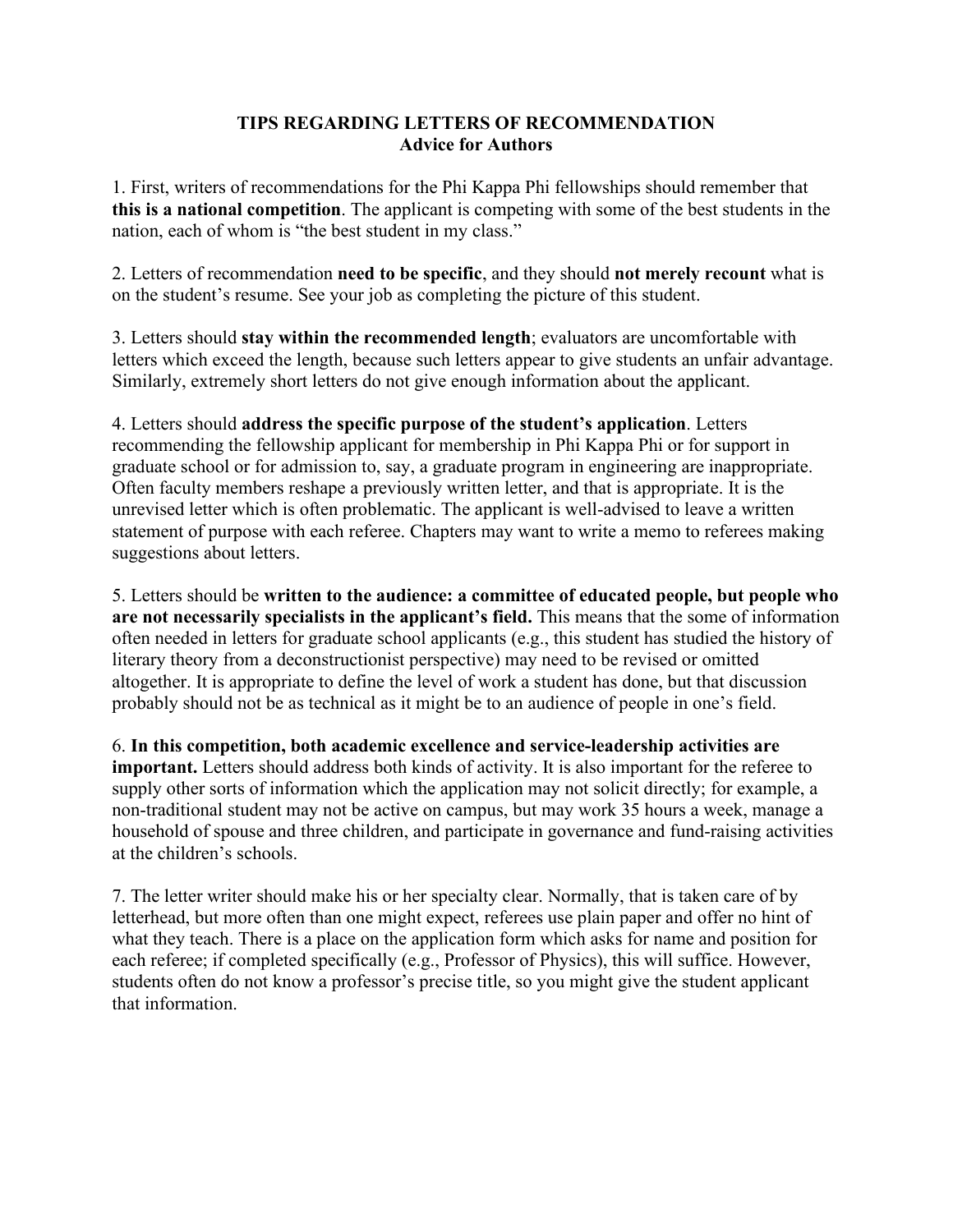### **ADVICE TO STUDENTS APPLYING FOR THE PHI KAPPA PHI FELLOWSHIP**

- 1. Remember to consider **the application package as a whole. Make every section count**. Do not repeat your resume in other sections of the application. For example, do not describe research activities (page 2 of the application) again in one's personal statement.
- 2. Write to an audience; the applications are evaluated by faculty from multiple disciplines. Envision that audience, and think about how to engage your readers' interest in your research and other activities.
- 3. Write with a voice. Your personal statement should read well.
- 4. Take a moment to reference this article, "Helping Students to Tell Their Stories," published in *The Chronicle of Higher Education* and written by James M. Lang. <http://www.chronicle.com/article/Helping-Students-to-Tell-Their/134502/>
- 5. When completing sections of the application which require you to list honors and awards, make sure to give a brief description of these – especially those which are local. Nothing elaborate is needed; a phrase such as "given to the senior biology major with the highest average" is sufficient. Avoid acronyms unless you explain them or unless they are obvious from context.
- 6. Similarly, offer a brief explanation of the nature of service or leadership activities if the name does not make it obvious. Avoid acronyms unless you explain them or they are obvious from context. [See College Med Volunteers example below.]
- 7. When noting service work on and off campus, distinguish between one-time events and on-going commitments. The application form asks for the dates of participation and for an estimate of the time devoted to volunteer activities; be sure to give that information (in number of hours per week when possible).
- 8. Please remember that the personal statement is your opportunity to provide a narrative, use your voice… an effective personal statement should be just that, personal. Avoid writing narrative in sections which do not call for narrative; for example, don't write a narrative in the space for Undergraduate and Community Activity and Leadership. It looks as if you are trying to pad your application when you do this.
- 9. Distinguish between paid and volunteer work, but list both. Again, estimate the time devoted to work.

## *Employment*

Classified Advertising Manager, the Daily Utah Chronicle 02/99 – present, 40 hours/week

*Volunteer* 

Editor, Century, publication of LDS Institute of Religion 09/01-present, 16 hours/month